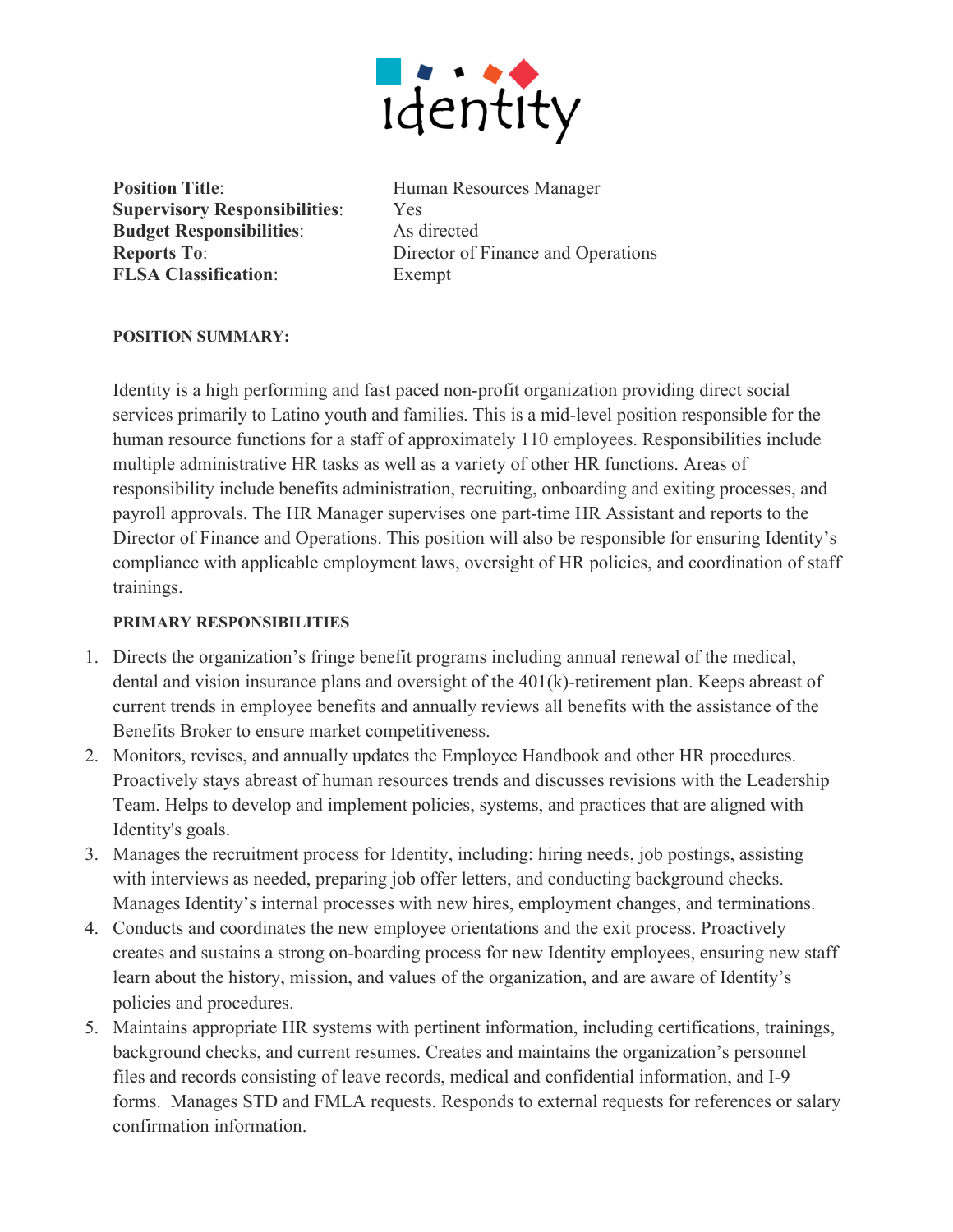- 6. Oversees and ensures that all staff timely complete required performance reviews, and followsup with any probationary assessments or improvement plans.
- 7. Prepares and files all required compliance reports, including EEO, ACA, Form 5500, Multiple Worksite, OSHA, PCORI reports, and any other required reports by deadline. Ensures that Identity complies with federal, state, and local regulations by posting required notices of laws and employee rights, including worker's compensation information.
- 8. Performs employee relations function by responding to employee requests and questions on HR matters. Provides information and training to new employees and supervisors to ensure understanding of HR policies. Works with managers in implementing corrective actions and discipline as needed; and informs leadership of impending terminations or critical, or potentially critical HR situations.
- 9. Responds to requests for financial documentation from government agencies.
- 10. Works closely with the Leadership Team and the Executive Director to sustain Identity's culture and values, and to develop leadership and staff talent. Presents a positive image of Identity to employees, stakeholders, and the community.
- 11. Assists with complex employee matters and legal investigations/ complaints, with the support of leadership, counsel or external consultants as needed.
- 12. Maintains and updates salary information and reports. Makes recommendations to leadership as needed or requested. Provides all changes and new payroll deductions to Finance on time. Verifies that all deductions and changes have been processed and are accurate prior to approving the payroll.

# **EDUCATION AND EXPERIENCE**:

- Bachelor's Degree in Human Resources, Business Administration, or related field preferred
- Minimum of 2 years payroll/benefits administration experience
- Minimum 3 years general human resources experience, preferably in a non-profit environment
- Experience with Microsoft Outlook, Word, Excel, PowerPoint required.
- Bilingual English/Spanish preferred
- ADP experience preferred but not required

# **SKILLS AND ABILITIES**:

- Ability to assess people and situations: troubleshoot, minimize, avoid, or solve problems.
- Accepts responsibility and accountability for organizational goals and team tasks. Shares knowledge and expertise willingly and involves appropriate staff in planning, decision-making, and problem solving.
- Ability to be flexible.
- Ability to effectively organize, prioritize, and meet multiple deadlines.
- Strong interpersonal skills and the ability to collaborate effectively with individuals, teams, and committees.
- Excellent verbal, written communication, organizational, and analytical skills.
- Demonstrates sound judgment.